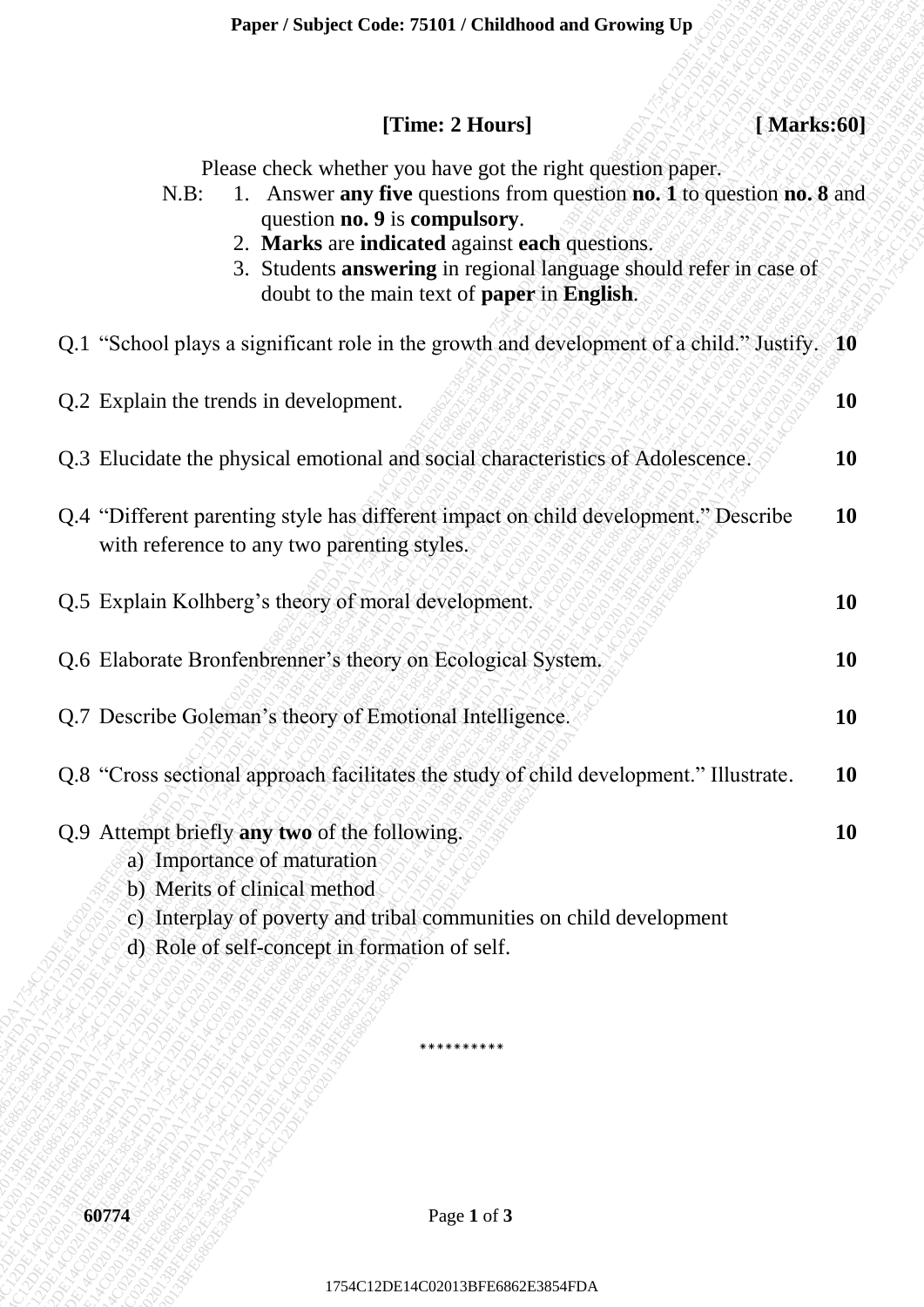## **मराठी अनुवाद**

|                             | मराठी अनुवाद                                                                                                                                                                                                              |    |
|-----------------------------|---------------------------------------------------------------------------------------------------------------------------------------------------------------------------------------------------------------------------|----|
|                             | वेळ: २ तास <br>[गुण: ६०]                                                                                                                                                                                                  |    |
|                             | १. ''बालकाच्या वाढ आणि विकासात शाळा महत्त्वाची भूमिका बजावते.'' समर्थन करा.                                                                                                                                               | 80 |
| $\mathcal{S}_{\mathcal{A}}$ | विकासाचे प्रवाह स्पष्ट करा.                                                                                                                                                                                               | १० |
|                             | ३. कुमारावस्थेची शारीरिक, भावनिक आणि सामाजिक वैशिष्टये विशद करा.                                                                                                                                                          | १० |
| $X_{1}$                     | ''विभिन्न पालकत्त्व शैलींचा बाल विकासावर भिन्न परिणाम होतो.'' कोणत्याही दोन पालकत्त्व शैलींच्या <b>१०</b><br>संदर्भात वर्णन करा.                                                                                          |    |
| ५.                          | कोलबर्गची नैतिक विकासाची उपपत्ति स्पष्ट करा.                                                                                                                                                                              | १० |
| ६.                          | ब्रॉन्फेनब्रेनरची परिस्थिती प्रणाली उपपत्ति सविस्तर लिहा.                                                                                                                                                                 | १० |
| 9.                          | गोलमनच्या भावनिक विकासाच्या उपपत्तीचे वर्णन करा.                                                                                                                                                                          | 80 |
| $\mathcal{L}_{\text{+}}$    | ''क्रॉस विभागीय उपागम बाल विकासाच्या अभ्यासाला सुसाध्य बनवतो.'' सोदाहरण लिहा.                                                                                                                                             | १० |
| ९.                          | खालीलपैकी <b>कोणत्याही दोहोंवर</b> थोडक्यात लिहा.<br>अ) परिपक्वतेचे महत्त्व<br>ब) चिकित्सक पद्धतीचे गुण<br>क) बाल विकासावर गरिबी आणि आदिवासी समुदाययांतील परस्परक्रियेचा प्रभाव<br>ड) स्वःनिर्मितीत स्वःसंकल्पनेची भूमिका | १० |
|                             |                                                                                                                                                                                                                           |    |
|                             | Page 2 of 3<br>60774                                                                                                                                                                                                      |    |
|                             | 1754C12DE14C02013BFE6862E3854FDA                                                                                                                                                                                          |    |